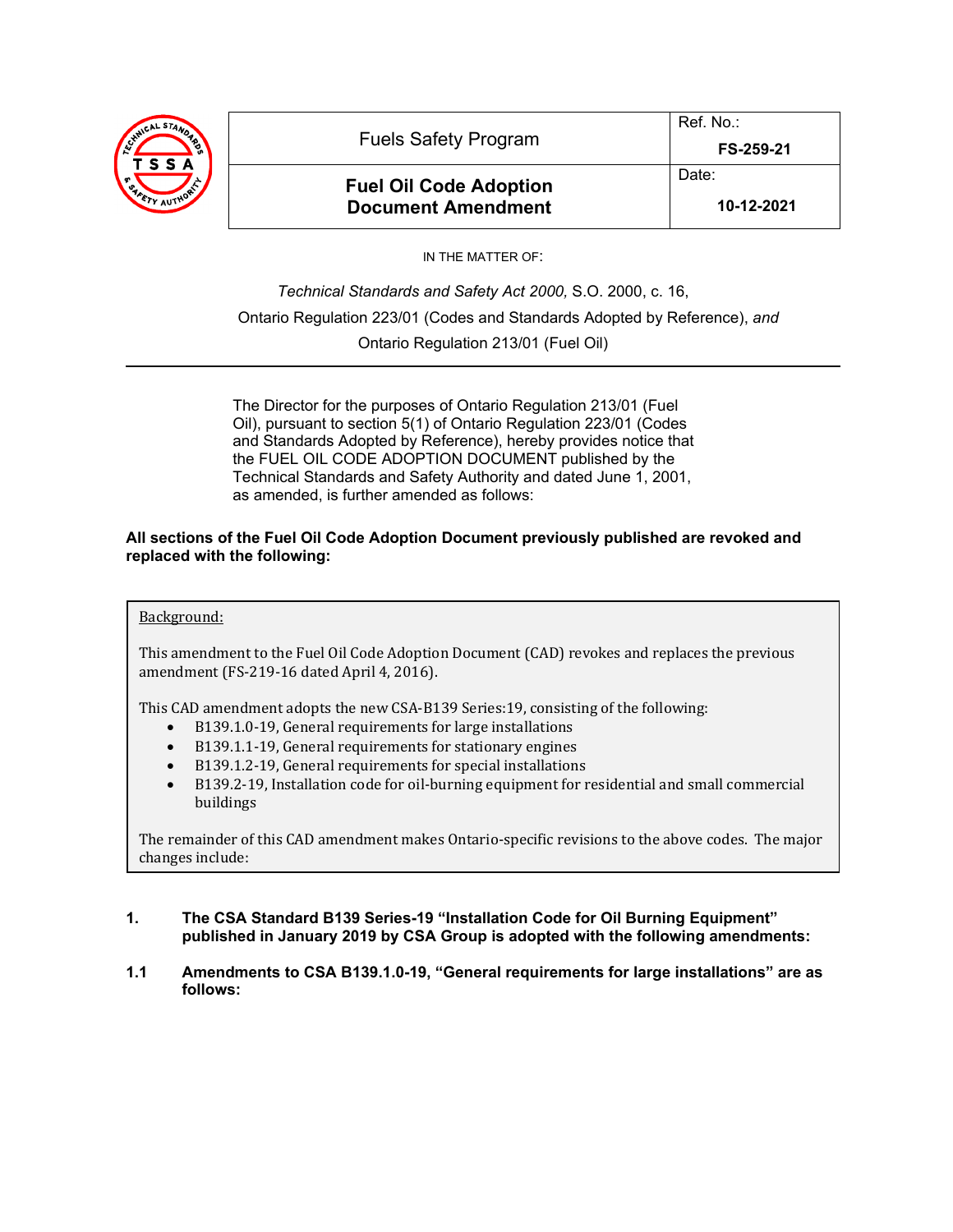**1.1.1** Clause 2 is amended by adding thereto the following:

**ULC/ORD-C107.21-1992** *Under-Dispenser Sumps*

- **1.1.2** Clause 3 is amended by revoking the definitions of "Appliance", "Approved", "Authority having jurisdiction", and "Conform."
- **1.1.3** Clause 3 is amended by adding the following definitions:

**Authority having jurisdiction** — the Director designated for the purposes of O. Reg. 213/01 (Fuel Oil).

**Manufacturer's Instructions** – means the certified manufacturer's instructions. *Note: Where certified manufacturer's instructions are not available, follow the code. Manufacturer's instructions are recommendations if they have not been certified.*

#### Background:

The definitions of "appliance" and "approved" are in the Fuel Oil regulation.

The definition of "conform" has been revoked.

Manufacturer's instructions that are not certified may be used as guidelines but are not mandatory.

**Press-connect fitting** —a type of fitting that is directly attached to tubing or pipe by mechanical deformation of the tube, pipe or fitting, or combination thereof, with a fitting manufacturer approved pressing tool creating a seal and a permanent restrained connection. These fittings typically include an elastomeric seal and may incorporate a corrosion resistant mechanical grip or bite ring.

## Background:

The definition of "press-connect fitting" is added since such fittings are approved when installed as per this code.

## **1.1.4** Clause 4.1.1 is revoked and the following is substituted:

## **4.1.1**

Oil-burning equipment, including appliances, accessories, equipment, components, tanks, and any other thing associated with the oil-burning equipment, shall meet the requirements of this Code, and shall be approved and installed for its intended use in accordance with the manufacturer's instructions and this Code.

Where there is a conflict between this Code and the manufacturer's instructions, whichever is more stringent shall apply.

**1.1.5** Clause 4.1.2 is revoked and the following is substituted: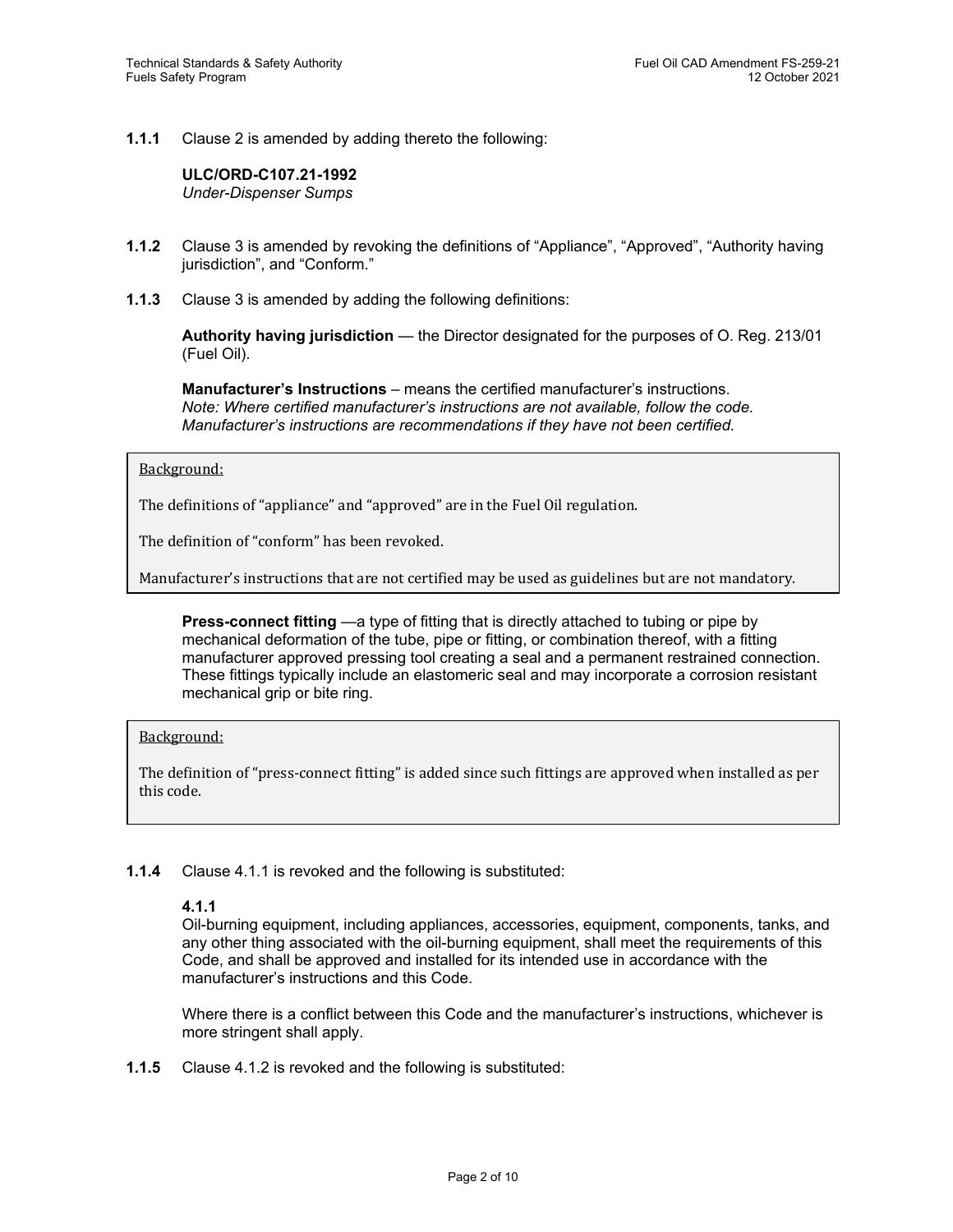# **4.1.2**

Appliances, except engines, shall be certified to the applicable CSA B140 Series of standards or approved.

**1.1.6** Clause 4.15 is amended by adding the following:

# **4.15.3**

An appliance or tank that has been exposed to fire, explosion, flood, or other damage shall not be offered for sale, installed, re-activated or reconnected to the supply, without:

- (a) approval of the authority having jurisdiction if the appliance consumption is 7 US gallons per hour or more; or
- (b) inspection and confirmation by a certified technician that it is fit for continued use if the appliance consumption is less than 7 US gallons per hour.
- **1.1.7** Clause 5.2.1.1 is amended by adding the following:

# **5.2.1.1.1**

Where the codes referenced in section 5.2.1.1 refer to approval of the Owner, approval shall also be required from the Authority Having Jurisdiction.

# **5.2.1.1.2**

Piping or tubing shall be submitted to TSSA for approval prior to use where

- (a) the design pressure is greater than 690 kpa (100 psi); or
- (b) the design temperature is greater than  $38^{\circ}$ C, and the design pressure is greater than 100 kpa (15 psi).
- **1.1.8** Clause 5.2.2.1 is revoked and the following is substituted:

# **5.2.2.1**

Piping and tubing joints and connections shall be made in accordance with the following:

a) Joints and connections shall be made fuel oil-tight.

b) Joints and connections shall be made with standard pipe fittings or by welding. All standard threaded fittings shall be

- i) malleable iron which shall comply with ANSI/ASME B16.3 or ANSI/ASME B16.39;
- ii) cast brass or bronze which shall comply with ANSI/ASME B16.15; or
- iii) stainless steel which shall comply with ANSI/ASME B16.11.

c) Welding of oil piping shall be performed by qualified pipe welders using welding procedures in accordance with applicable provincial or territorial legislation.

*Note: All concealed piping joints should be welded, wherever possible (see Clause 5.2.3).*

d) A joint in seamless copper, brass, or stainless steel tubing shall be

- i) made by means of a flare joint or solder fitting; or
- ii) brazed with a material having a melting point exceeding 538 °C (1000 °F).

e) Flare nuts shall be forged., and

f) Compression fittings shall not be used.

g) Press-connect fittings certified to ANSI/CAN/UL/ULC 180 shall have a yellow marking visible from a distance of 3 m (10 ft) when viewed from the floor or work surface.

h) Unions requiring gaskets or packing, right and left couplings, and solder or brazing materials having a melting point less than 538 °C (1000 °F) shall not be used in connecting fuel oil lines, fill lines, or vent lines.

**1.1.9** Clause 5.2.3 is revoked and the following is substituted:

# **5.2.3 Concealed piping installation**

Where piping is concealed,

a) pipe joints shall be welded, or threaded and seal welded; or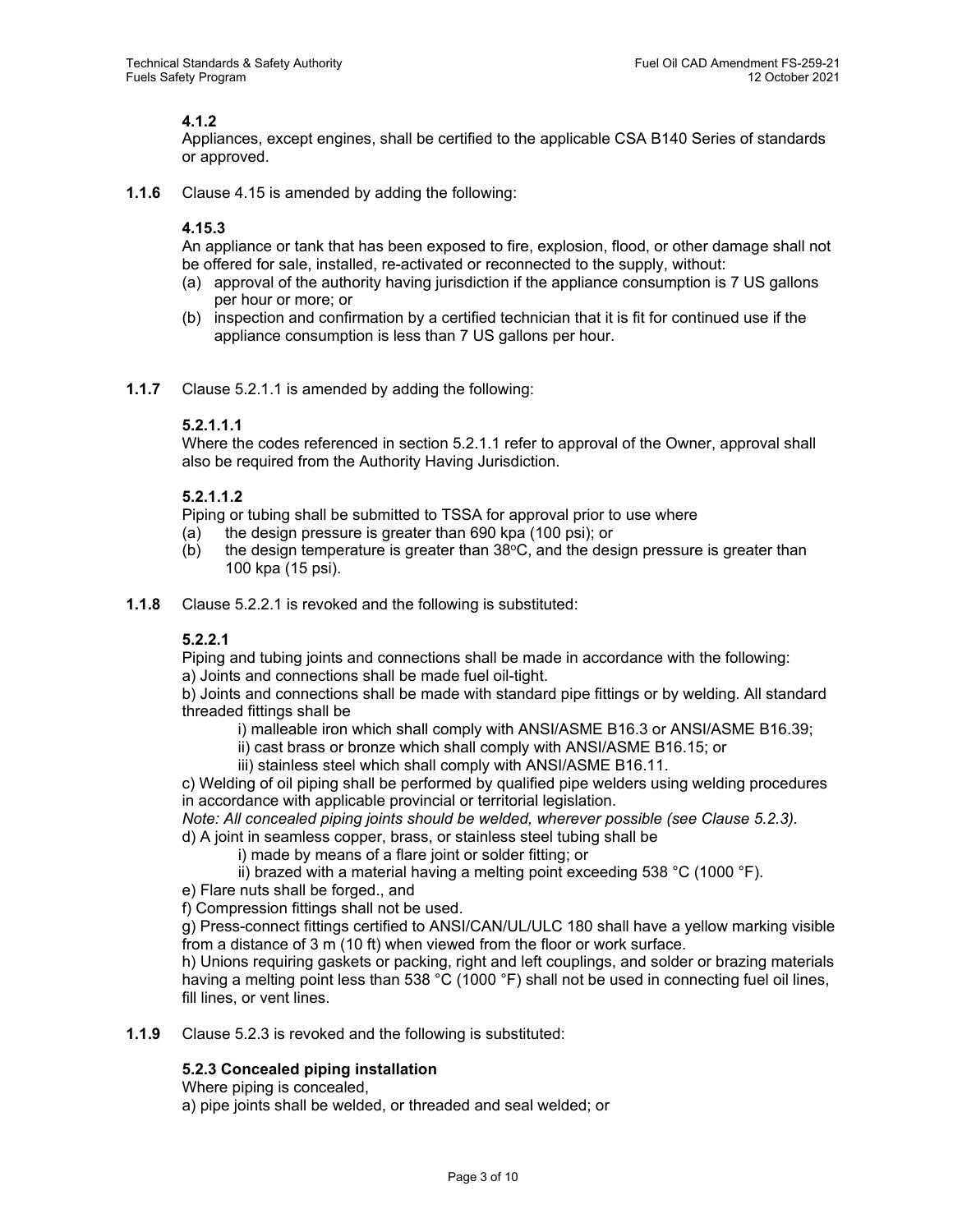b) each threaded, press-connected or flanged pipe joint shall be accessible for inspection and maintenance without demolition of building elements.

**1.1.10** Clause 5.4.4 is amended by adding the following:

# **5.4.4.6**

Where the fuel line is located or partially located at a level below the maximum fuel level of the tank, the fuel line shall be protected with an approved anti-siphon device.

## **5.4.4.7**

Where an anti-siphon valve is installed, a tee with a manual shut-off valve and cap shall be installed at the lowest level of the downstream piping. *Note: This is to allow for periodic testing of the operation of the anti-siphon valve.*

**1.1.11** Clause 6.2.1.4 is revoked and the following is substituted:

## **6.2.1.4**

A tank may be reused or re-installed only if it is in good condition and the standard to which it was originally certified has not been updated. If a new standard has been published, the tank may not be reused or re-installed, unless approved by the authority having jurisdiction.

**1.1.12** Clause 6.2.1 is amended by adding the following:

# **6.2.1.6**

Steel tanks shall be provided with

- (a) a double bottom tank construction consisting of the tank shell and double contained heads, with a minimum coverage of 50 mm above the bottom of the tank, and a visual interstitial monitoring device located above the highest level of the tank;
- (b) non-combustible secondary containment; or
- (c) a minimum 300° integral secondary containment with monitoring of the interstitial space.
- **1.1.13** Clause 8.3.1 is amended by adding the following:

## **8.3.1.1**

Individual tanks in excess of 250,000 L shall be separated from the nearest building and property lines by at least 7.5 m.

**1.1.14** Clause 8.4 is amended by adding the following:

## **8.4.4**

A maximum of two supply tanks with a total capacity of 2500 L (550 gal) or less may be interconnected below the highest liquid level of the tanks.

**1.1.15** Clause 10.1.3 is revoked and the following is substituted:

## **10.1.3**

Fuel oil tanks shall be equipped with an overfill protection device that conforms to CAN/ULC-S661, "Standard for Overfill Protection Devices for Flammable and Combustible Liquid Storage Tanks".

**1.1.16** Clause 10.6.2.4 is revoked.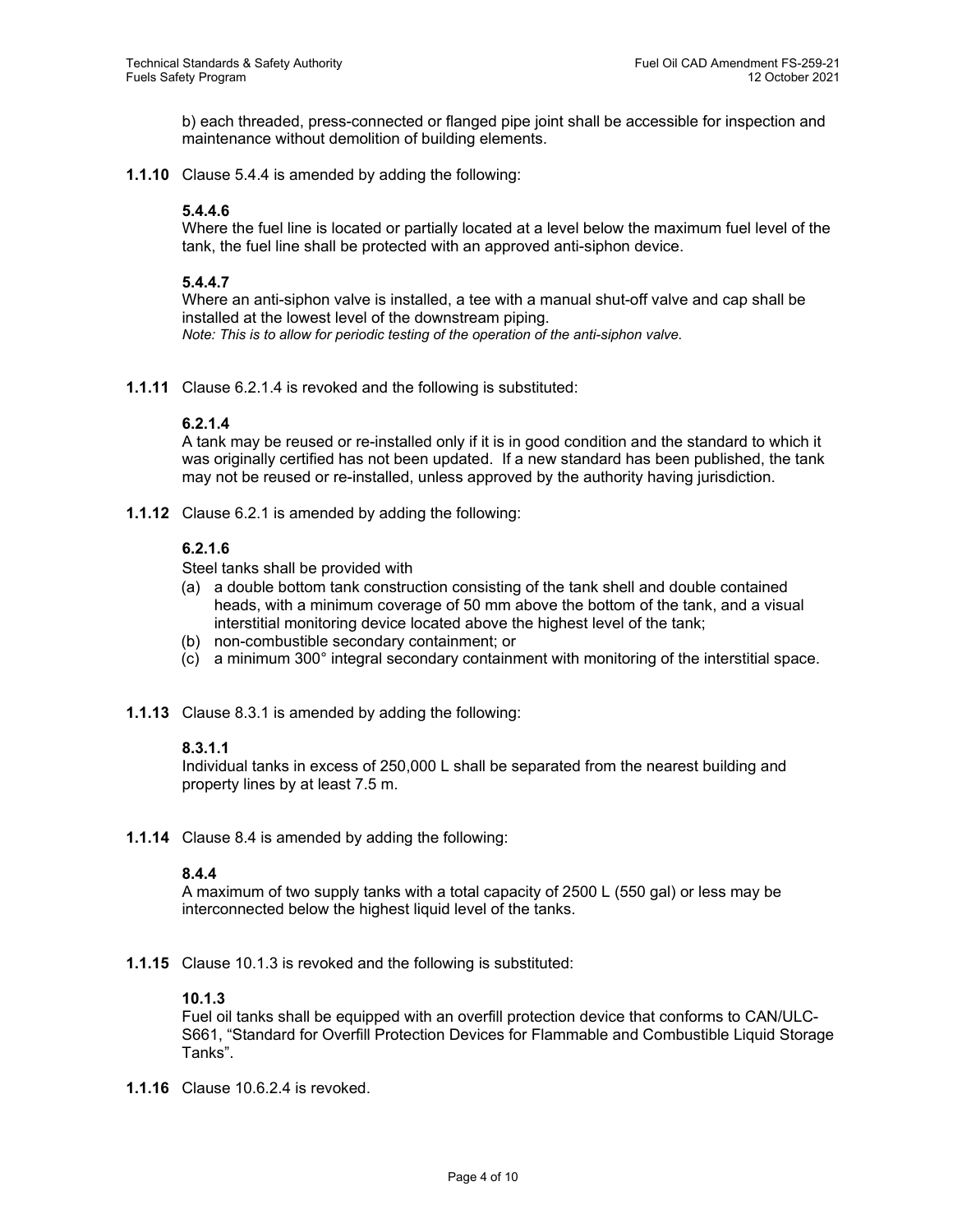**1.1.17** Clause 10.6.3.1 is revoked and the following is substituted:

## **10.6.3.1**

Where an auxiliary supply tank is directly vented to the outdoors, the vent shall comply with Clause 10.5 and Clauses 10.6.3.2 to 10.6.3.5. The design of the installation shall be submitted to the authority having jurisdiction for approval prior to the tank installation.

- **1.1.18** Annex M is normative and a mandatory part of this code.
- **1.1.19** Clause M.4 is revoked the following is substituted:

# **M.4 Environmental responsibilities**

# **4.1**

Where a leak is suspected or where required by the Director, one or more of the following, as applicable, shall confirm whether a leak exists and determine the source of the leak:

- (a) the owner of a facility;
- (b) the authorization holder of a facility;
- (c) the owner of the tank system(s);
- (d) the authorization holder of the tank system(s);
- (e) the owner of the property where the equipment is installed;
- (f) the user of the equipment; or
- (g) the driver of the tank vehicle.

# **4.2**

In the event of a spill, where a leak is confirmed, where there is discovery of a petroleum product that has escaped to the environment or inside a building, or where required by the Director, one or more of the responsible individuals identified in Clause 4.1, as applicable, shall notify the Director and the responsible individual(s) shall further:

- (a) forthwith notify the Director in the event of a fire or explosion and remove any potential for fire or explosion hazard;
- (b) provide all information to the Director or an inspector, as required;
- (c) cease using and empty products from any leaking part of the tank system(s);
- (d) repair, replace, or remove all defective underground or aboveground tank system(s) or equipment; and
- (e) take all practical measures to comply with the Environmental Management Protocol for Operating Fuel Handling Facilities in Ontario.

*Note: To notify the Director, contact the Spills Action Centre of the Ontario Ministry of Environment at 1- 800-268-6060.*

# **4.3**

Where an underground tank system is being removed or replaced and the property continues to maintain fuel storage equipment or tank systems, the owner of a facility, the operator of the facility, the owner of the tank system(s), the operator of the tank system(s), or the owner of the property where the equipment is installed, as applicable, shall submit an assessment report to TSSA that delineates the full extent of any petroleum product that has escaped to the environment both on-site and, where necessary and practical, off-site.

# **4.3.1**

Where an underground storage tank system(s) is removed permanently and the site no longer maintains any fuel storage tank system(s), the owner or authorization holder of a facility, the owner or authorization holder of the storage tank system, or the owner of the property on which the equipment is installed, as the case may be, shall

(a) remove or make product-free the remainder of the system;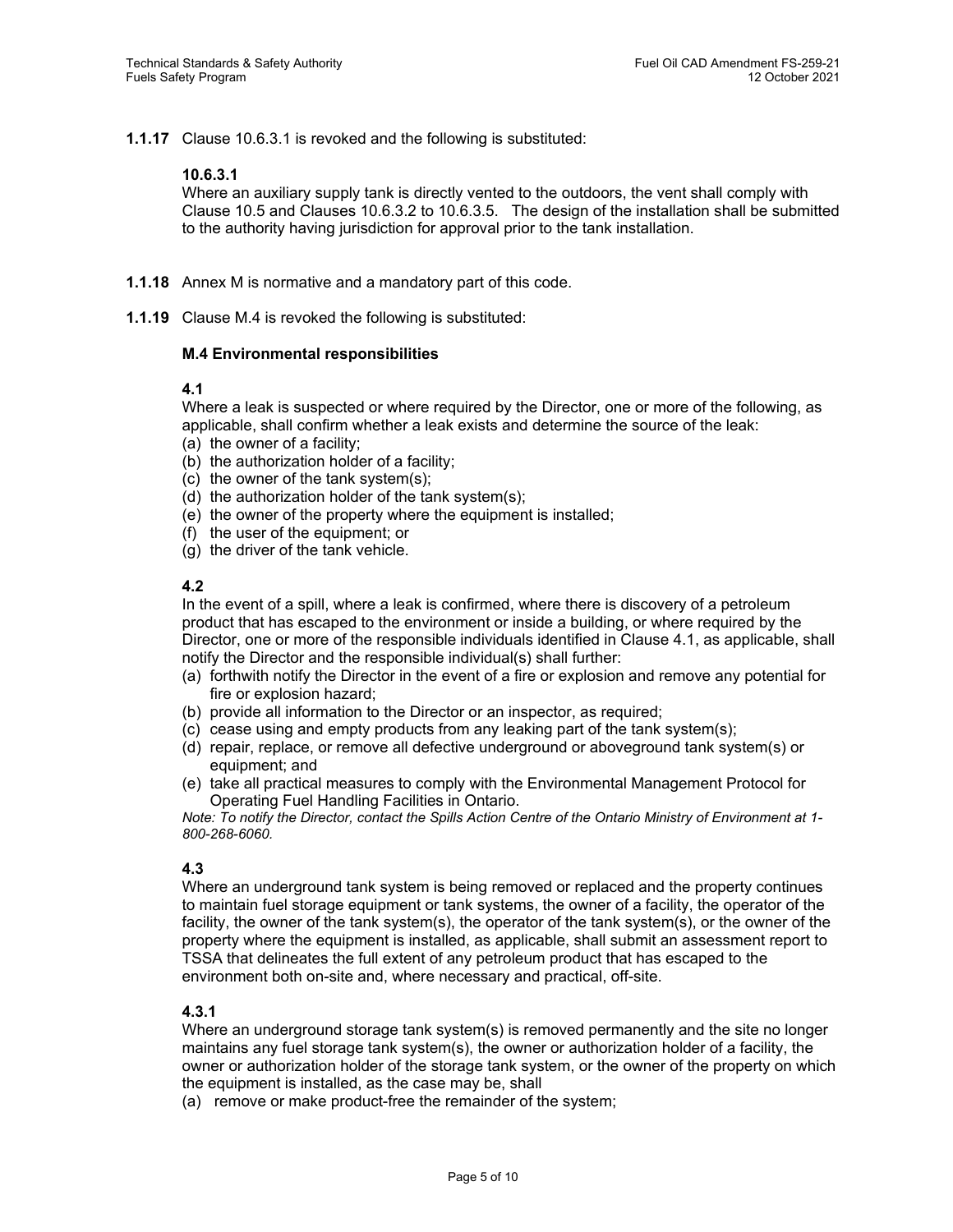- (b) provide written notification to the Director, the Ministry of Environment and the local municipality within 90 days of the removal of the equipment; and
- (c) submit an assessment report to TSSA that delineates the full extent of any petroleum product that has escaped into the environment or inside a building both on site and, where necessary and practical, off site.

# **4.4**

Where outside aboveground tank system(s) with a capacity greater than 5000 L (1100 gal) have been removed or replaced and the property continues to maintain fuel storage equipment or tank systems, the owner of the facility, the operator of the facility, the owner of the tank system(s), the operator of the tank system(s), or the owner of the property where the equipment is installed, as applicable, shall submit an assessment report to TSSA that delineates the full extent of any petroleum product.

# **4.5**

Where aboveground tank system(s) with a capacity less than or equal to 5000 L (1100 gal) have been removed or replaced and the property continues to maintain fuel storage equipment or tank system(s), the owner of the facility, the operator of the facility, the owner of the tank system(s), the operator of the tank system(s), or the owner of the property where the equipment is installed, as applicable, shall

- (a) submit an assessment report to TSSA that delineates the full extent of any petroleum product that has escaped to the environment if the physical installation does not allow for inspection of the complete surface of the tank; and
- (b) if the physical installation allows for an inspection as outlined, submit an assessment only when a leak is suspected or where a spill has occurred and has not been properly remediated in accordance with the regulatory requirements.

# **4.6**

Where aboveground tank system(s) with a capacity less than or equal to 5000 L (1100 gal) have been removed permanently and the property no longer maintains any fuel storage or tank system(s), the owner of the facility, the operator of the facility, the owner of the tank system(s), the operator of the tank system(s), or the owner of the property where the equipment is installed, as applicable, shall

- (a) submit an assessment report to TSSA that delineates the full extent of any petroleum product that has escaped to the environment if the physical installation does not allow for inspection of the complete surface of the tank;
- (b) if the physical installation allows for an inspection as outlined, submit an assessment report only when a leak is suspected or where a spill has occurred and has not been properly remediated in accordance with the regulatory requirements; the Ministry of Environment shall also forthwith be notified in accordance with the Environmental Protection Act, as amended, and the Ontario Water Resources Act, as amended.

# **4.7**

Where aboveground tank system(s) with a capacity greater than 5000 L (1100 gal) have been removed permanently and the property no longer maintains any fuel storage or tank systems, the owner of the facility, the operator of the facility, the owner of the tank system(s), the operator of the tank system(s), or the owner of the property where the equipment is installed, as applicable, shall

- (a) submit an assessment report to TSSA that delineates the full extent of any petroleum product that has escaped to the environment or inside a building both on-site and, where necessary and practical, off-site; and
- (b) forthwith notify the Ministry of Environment in accordance with the Environmental Protection Act, as amended, and the Ontario Water Resources Act, as amended.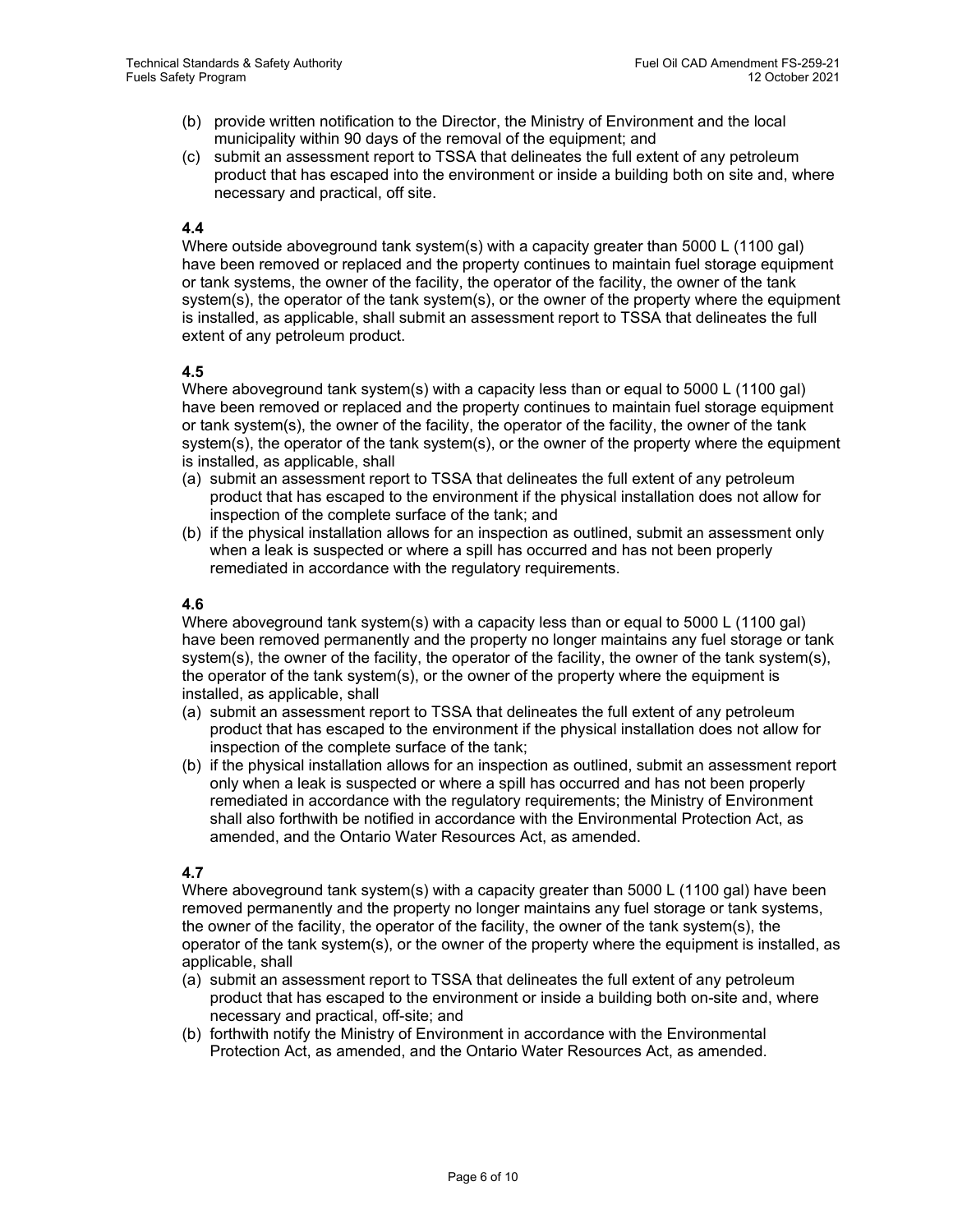## **1.2 Amendments to CSA B139.1.1-19 "General requirements for stationary engines" are as follows:**

**1.2.1** Clause 4.4 is revoked and the following is substituted:

# **4.4 Portable Engines**

## **4.4.1**

A portable engine and tank installation system may comply with the CSA-B138.1-17, Portable oil-burning equipment – Packaged equipment requirements, and CSA-B138.2-17 Portable oilburning equipment – Installation requirements.

## Background:

Installations are required to comply with the B139, as adopted by this document. Alternatively, a portable engine installation may also be installed to comply with B138.

# **4.4.2 Approval of Portable Oil Burning Equipment**

# **a) Portable Oil Burning Equipment manufactured on December 1st, 2026 and thereafter.**

All portable oil burning equipment manufactured on December  $1<sup>st</sup>$ , 2026, and thereafter, shall be approved. The approval may be through a designated testing organization recognized by the Director and the equipment shall bear the label or symbol of the testing agency confirming compliance with the CSA-B138.1-17.

As an alternative approval process, the fuel features of the portable oil burning equipment may be field approved by TSSA.

## **b) Portable Oil Burning Equipment manufactured prior to December 1st, 2026.**

- 1. The fuel features of all portable oil burning equipment manufactured prior to December 1st, 2026, if not approved, shall comply with the CSA-B138.1-17 and be periodically inspected by a technician to demonstrate compliance. The equipment shall be inspected, at the earlier of
	- i. Its tenth year of age; or
	- ii. five years since its previous inspection.
- 2. The inspecting technician shall issue to the owner of the equipment a report of compliance to CSA-B138.1. The report shall itemize and describe how the fuel features of the equipment is compliant with all applicable clauses of B138.1-17.
- 3. A copy of the report shall be retained by the owner of the equipment and the contractor for the life of the equipment.
- 4. The inspecting technician shall issue a tag to be affixed to the equipment. The tag shall meet clause 10.2.1 of B138.1-17. The tag shall include the following information:
	- i. Contractor's name
	- ii. Contractor's registration number
	- iii. Date of Inspection
	- iv. Equipment Model Number
	- v. Equipment Serial Number
	- vi. Tank Size
	- vii. Technician's name
	- viii. Technician's certificate number and classification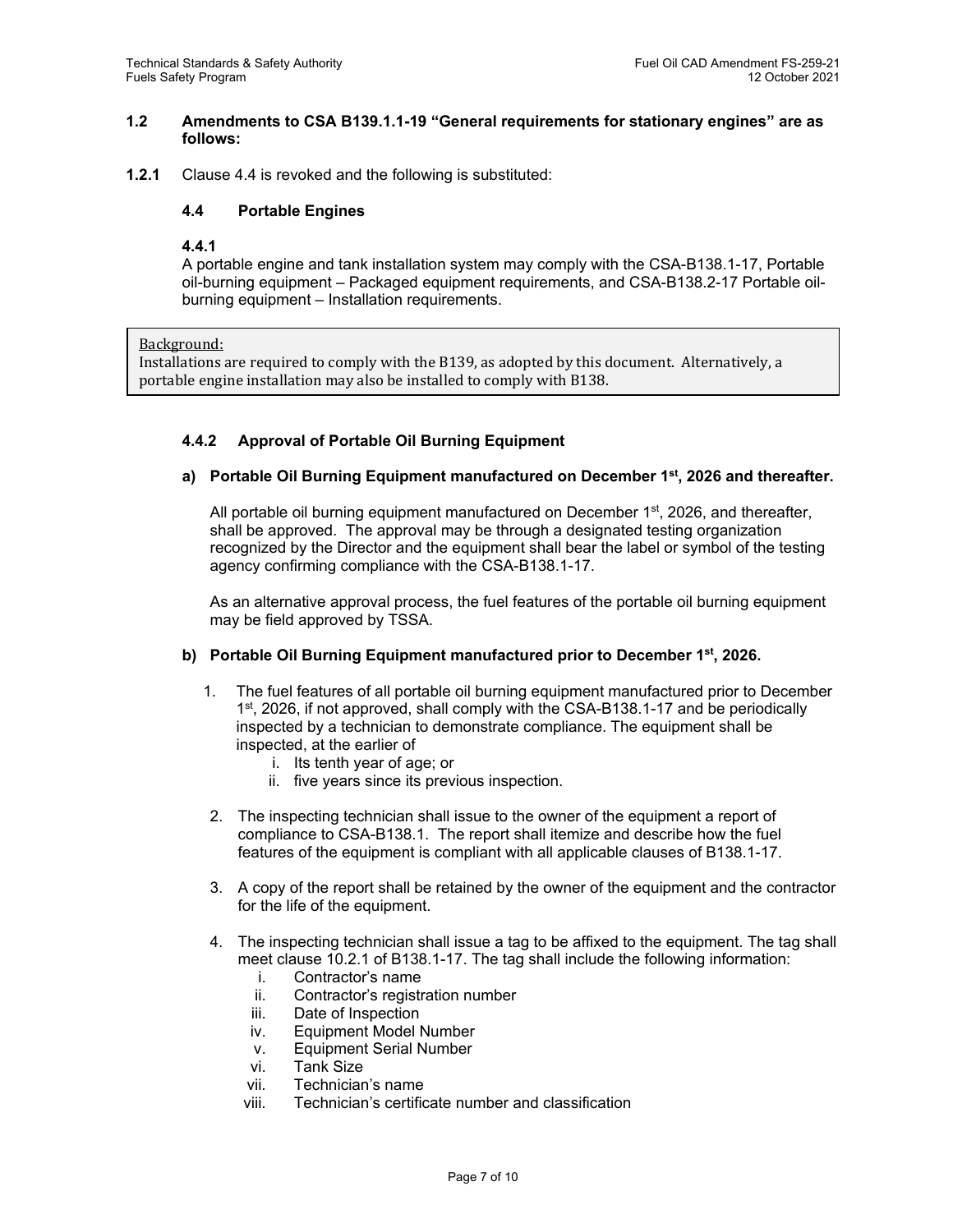# ix. Statement: "DO NOT REMOVE"

#### Background:

There is existing portable equipment that were manufactured without certification or approval. This provides requirements by which unapproved equipment can continue to be used and how they can be approved.

**1.2.2** Clause 5.2 is revoked and the following is substituted:

#### **5.2 Stainless steel tubing and fittings**

A double-ferrule compression fitting and tubing system of stainless construction may be used for piping between a supply tank and the engine to which it is connected.

**1.2.3** Clause 6.2 is amended by adding the following:

#### **6.2.4**

An electrically powered overfill protection device supplying generators shall be provided with a power source that is either:

- (a) an internal battery, that is provided with an alarm to indicate low battery power, and supplied by an alternate power source,
- (b) fed directly from the generator battery, or
- (c) fed from mains power which is supported by the generator, and includes an uninterruptable power supply (UPS) unit with a storage capacity of not less than 5 minutes at the maximum power demand of the overfill protection device.
- **1.2.4** Clause 6.6.3 is amended by adding the following:

## **6.6.3.1**

Prior to installation, the design of a siphon protection system described in sections 6.6.3.1(b), (c), (d) and (e) shall be submitted to the authority having jurisdiction for approval.

**1.2.5** Clause 8 is amended by adding the following:

#### **8.3 Special requirements for skin-tight enclosures 8.3.1**

Notwithstanding Clause 12.1.10 of B139.1.0 vertical discharge of combustion gases from skintight enclosures may terminate at the enclosure roof level under the following conditions:

a) where combustion gases discharge into a ventilation exhaust plenum,

i) the engine radiator fan shall be running while the engine is running;

ii) if motorized dampers are in the combustion exhaust air path, the damper shall be interlocked to prevent the engine from operating unless the dampers are fully open. A time delay of up to 30 s to allow starting of the engine is permitted; and

iii) a recirculation damper that would allow circulation of ventilation exhaust air back into the compartment is not permitted.

b) where all combustion vents discharge up through the roof, the vents shall be equipped with an exhaust pipe rain cap\*;

c) where the skin-tight enclosure installed inside the building, it shall be provided in accordance with this Code;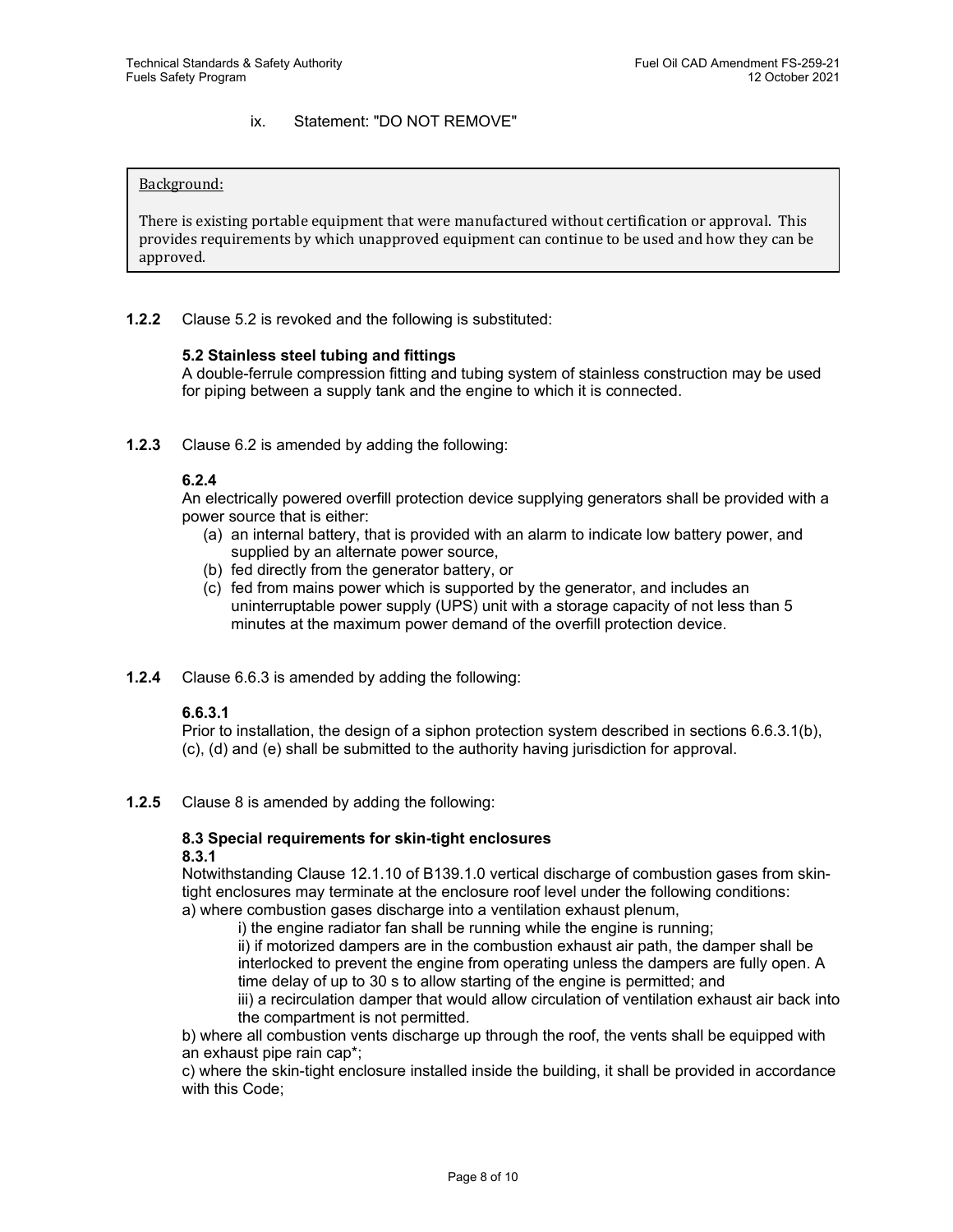d) when located outdoors, it shall comply with Clause 10.2.2 of B139.1.1, excluding items f), m), and n); and

e) there shall be no building overhang or structure that is within 3 m (10 ft) directly above the top of skin-tight enclosure, that allows for accumulation of exhaust gases. *\*An exhaust pipe rain cap is also known as a diesel or exhaust flapper.*

# **8.3.2**

Where combustion gases are vented through a side-wall of a skin-tight enclosure, the combustion vent shall comply with Clause 10.

#### **1.3 Amendments to CSA B139.1.2-19 "General requirements for special installations" are as follows:**

**1.3.1** Section 5 is revoked and the following is substituted:

## **5. Field installation of burners**

The site installation of burners including combustion control systems and fuel-oil control trains, other than those certified for the unit, shall be submitted to the authority having jurisdiction for Field Approval prior to use.

# **1.4 Amendments to CSA B139.2-19 "Installation code for oil-burning equipment for residential and small commercial buildings" are as follows:**

**1.4.1** Clause 4.2.1 is revoked and the following is substituted:

## **4.2.1**

Oil-burning equipment, including appliances, accessories, equipment, components, tanks, and any other thing associated with the oil-burning equipment, shall meet the requirements of this Code, and shall be approved and installed for its intended use in accordance with the manufacturer's instructions and this Code.

Where there is a conflict between this Code and the manufacturer's instructions, whichever is more stringent shall apply.

**1.4.2** Section 4.16 is amended by adding the following:

## **4.16.3**

An appliance that has been exposed to fire, explosion, flood, or other damage shall not be offered for sale, installed, re-activated or reconnected to the supply, without:

- (a) approval of the authority having jurisdiction; or
- (b) inspection and written confirmation by an Oil Burner Technician I or II (as appropriate for the appliance input rating) that it is fit for continued use.
- **1.4.3** Clause 5.3 is revoked and the following is substituted:

## **5.3 Joints and connections**

Piping and tubing joints and connections shall be made in accordance with the following: a) Joints and connections shall be made fuel-oil-tight.

b) Joints and connections shall be made with standard pipe fittings. All standard threaded fittings shall be

i) malleable iron which shall comply with ANSI/ASME B16.3 or ANSI/ASME B16.39; or

ii) cast brass or bronze which shall comply with ANSI/ASME B16.15.